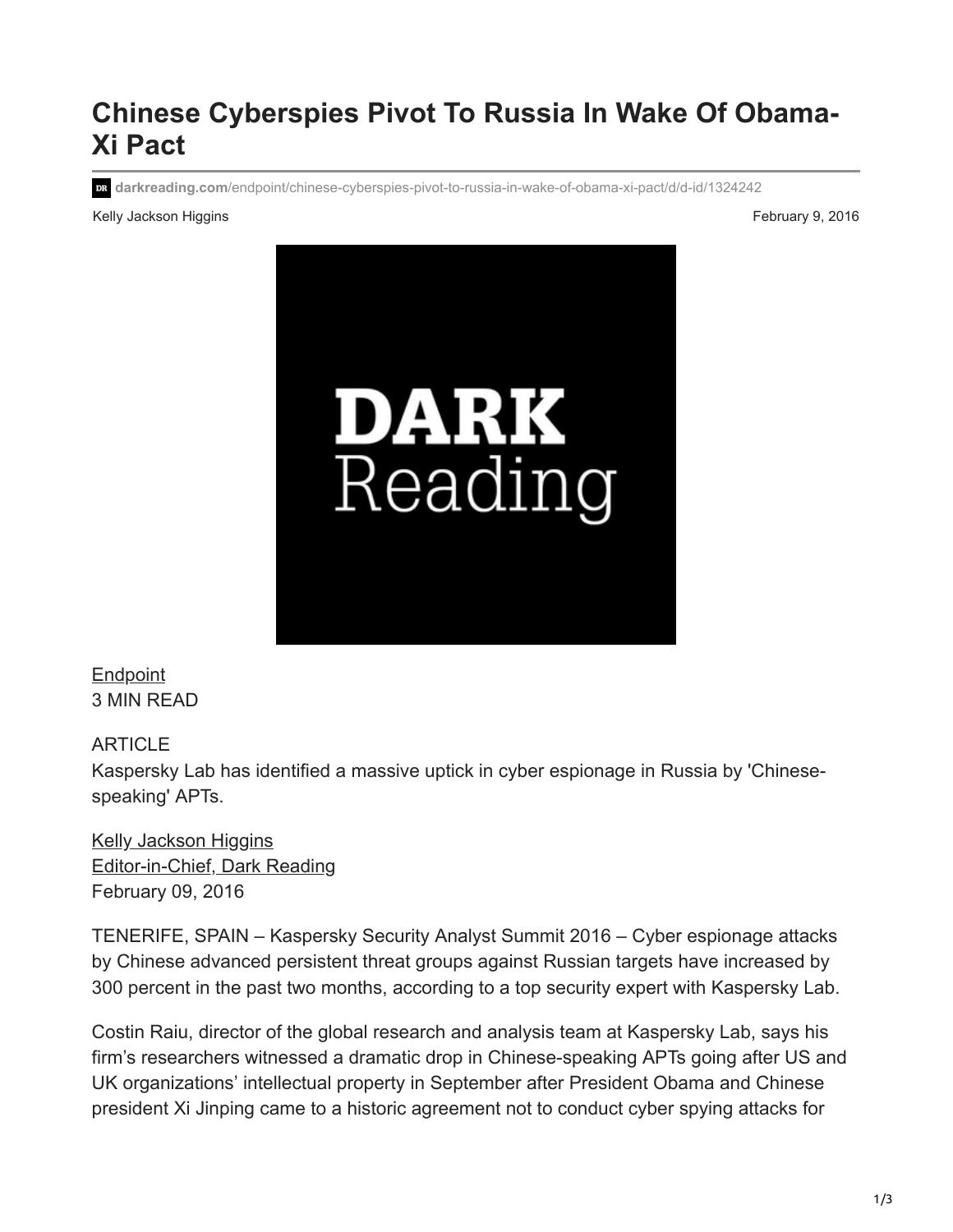economic gain. Kaspersky Lab refrains from confirming the actual actors behind advanced groups such as nation-states, so it refers to these attackers as "Chinese-speaking" cyber espionage groups.

"Immediately after the signing of the agreement, there was silence" in attacks against the US, Raiu said in an interview with *Dark Reading*. "Then there were some small bits and pieces of random noise … but after that, they [Chinese-speaking APTs] completely went silent in the US and UK," Raiu said, referring to Xi's similar no-hack deal in October with Prime Minister Cameron in the UK.

Raiu said the cyber espionage groups appear to have shifted their focus to Russia and other former Soviet countries as new sources of intellectual property for economic gain in the wake of the Obama-Xi pact.

While the Obama-Xi agreement was applauded by the security and IT industries as a good first step, critics had expected China ultimately not to fully comply with the agreement. Those concerns appeared to come to fruition in October, when CrowdStrike reported spotting multiple Chinese APT groups attempting to steal business secrets from seven US companies in the technology and pharmaceutical industries the day after the Obama-Xi agreement. The Obama-Xi pact stops short of banning traditional espionage via hacking.

Kaspersky's Raiu said his company has seen activity from Mirage, a Chinese-speaking APT group that traditionally has targeted ministries of foreign affairs, waging attacks in Russia. "Now they are super-active in Russia," he said, with interests in military espionage, for example. But there have been "several" APT groups seen targeting Russian victims, he said.

Kurt Baumgartner, principal security researcher at Kaspersky Lab, says the increased activity targets "a geopolitical profile."

Industries that support those geopolitical interests and structure are also under attack, he said.

CrowdStrike also has seen more Chinese attacks on Russia -- from a specific Chinese APT group called Hammer Panda against Russian Federation nations. But it's also still seeing China-based attacks on US companies.

"We have definitely observed an increase in Hammer Panda targeting of the Russian Federation. In the [CrowdStrike] Global Threat Report ... we observe that following an agreement between China and Russia in May 2015 to abolish any type of hacking between the two states, we observed an almost immediate violation of the agreement by China," said Adam Meyers, vice president of intelligence at CrowdStrike. "We have continued to observe China-based intrusion groups targeting US companies."